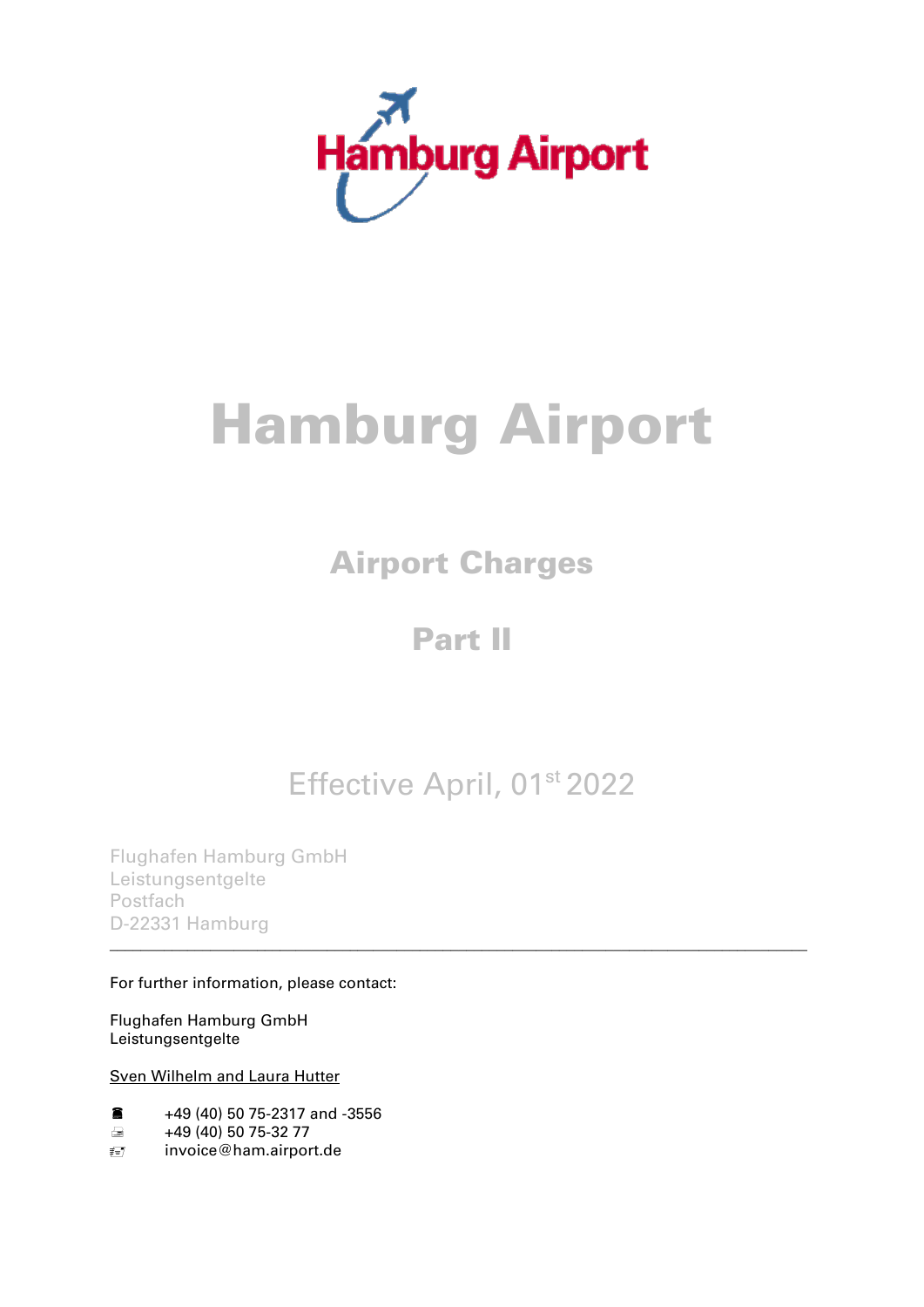Translation from German

### **Contents**

| Chapter I Centralized infrastructures              |    |
|----------------------------------------------------|----|
| <b>Chapter II</b> Miscellaneous Airport Facilities |    |
| <b>Chapter III Recovery Programme</b>              | 10 |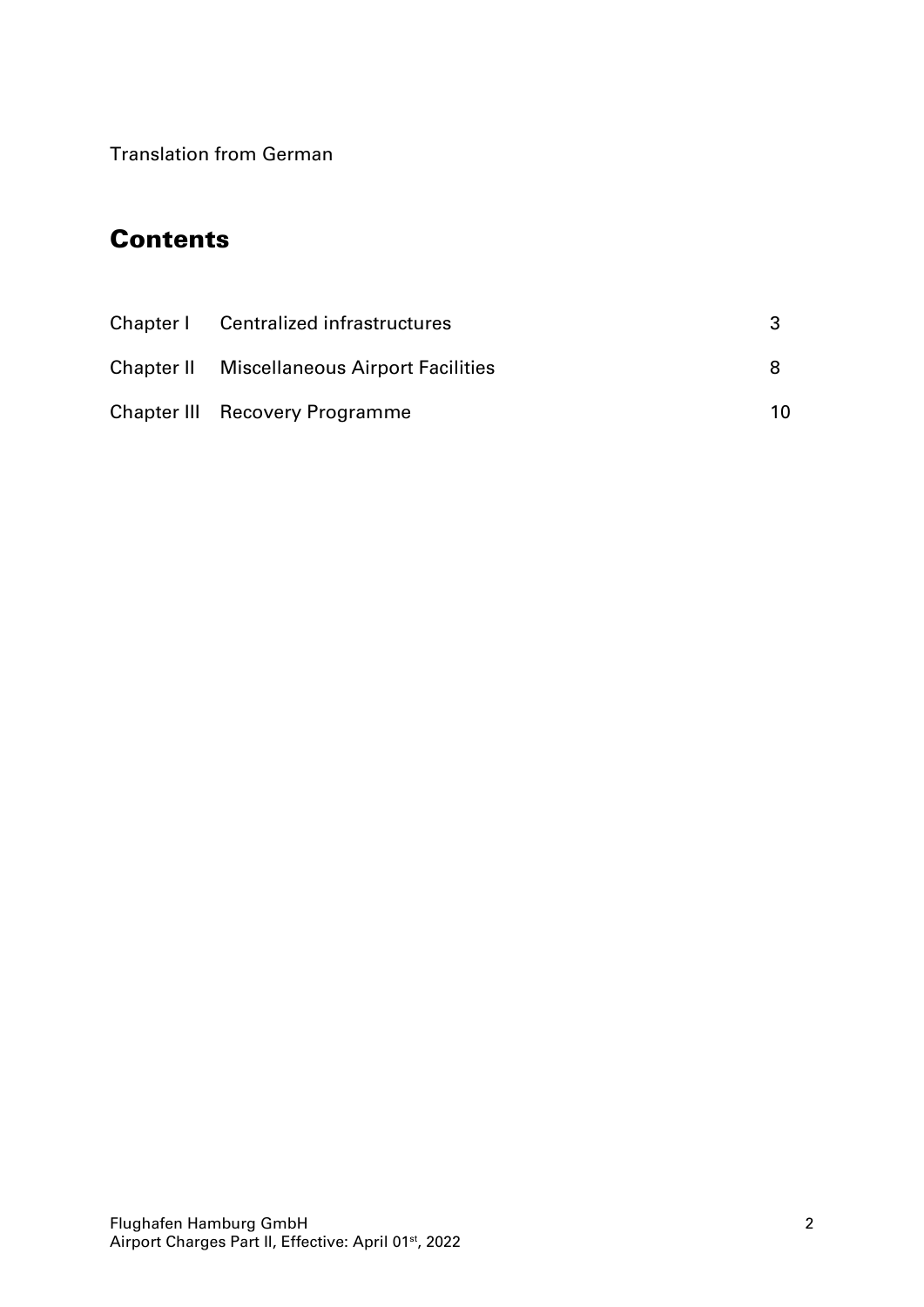## Airport Charges

#### Part II

#### Catalogue of Services and Charges for Airport Facilities

#### Chapter I: Centralized infrastructures

The following list of services and charges correlate to the centralized infrastructures which are determined by the Airport Utilization Regulations and must be employed. Responsible for the provision of the centralized infrastructures, that is to say, for the determining of the quantity and duration of the provision, is the Flughafen Hamburg GmbH.

#### 1. Processing inbound baggage

- 1.1 Providing of conveyor and communication facilities for handing-over of baggage to passengers in the terminal.
- 1.2 Providing of rooms and areas for the handing-over of baggage to passengers.

For the services referred to above, the charge for the processing of inbound baggage will be invoiced to the airline company. The charge will be payable for every calculated inbound baggage:

#### per calculated inbound baggage **EUR 1.70**

The inbound baggage items are calculated, depending on the most accurate data source, either

• as the number of inbound passengers multiplied with the average individual previous year baggage load factor (items of baggage per outbound passenger) per airline

or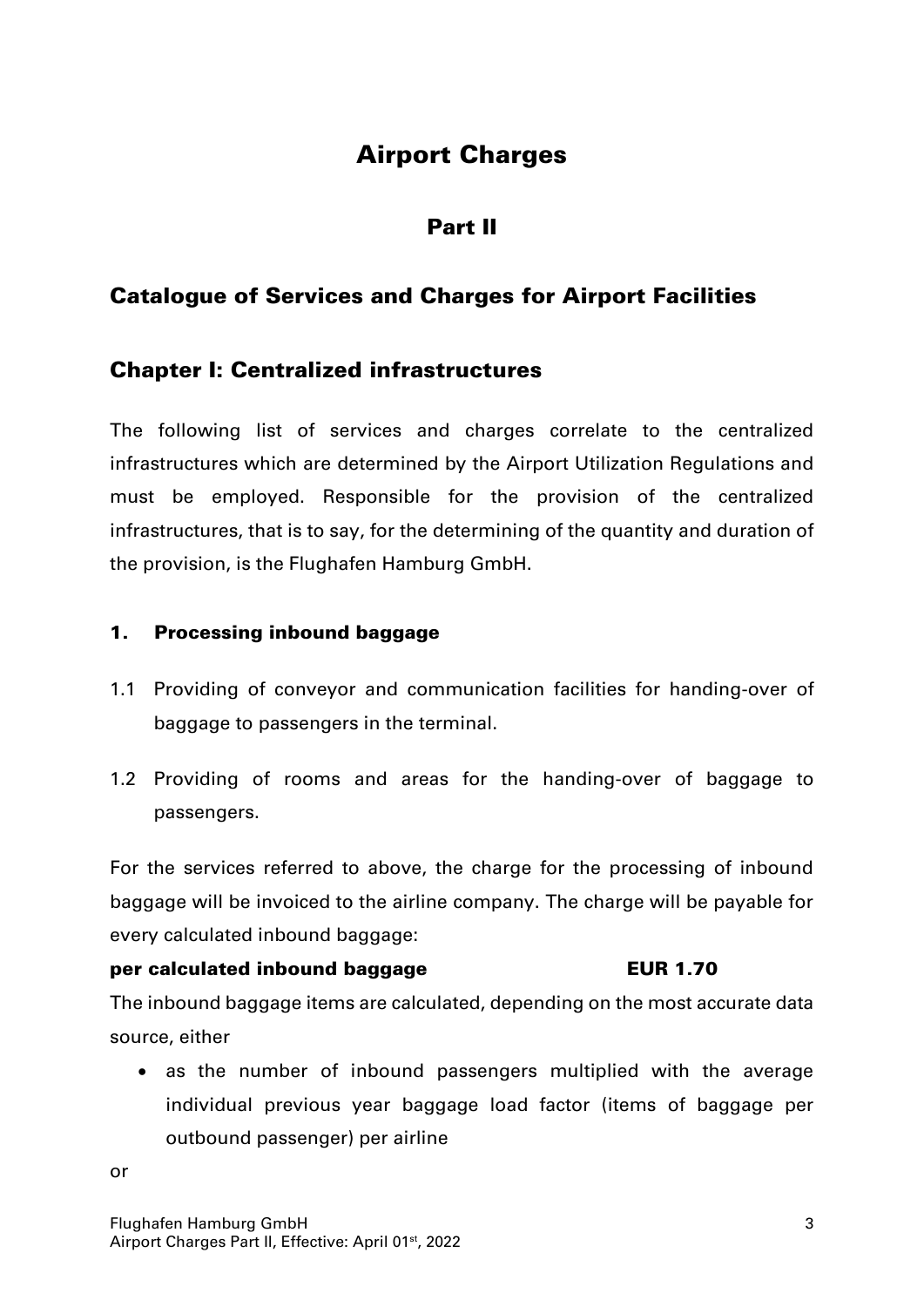- on the basis of inbound baggage counts and the resultant average count of inbound baggage for one year. The basis for this calculation is 10 timetable events per departure airport per timetable period. Alternatively, data from the baggage reconciliation system for the airline may be used for airlines that have ordered this service from Groundstars.
- or
- the average baggage quantity for one year based on the analysis of Load messages.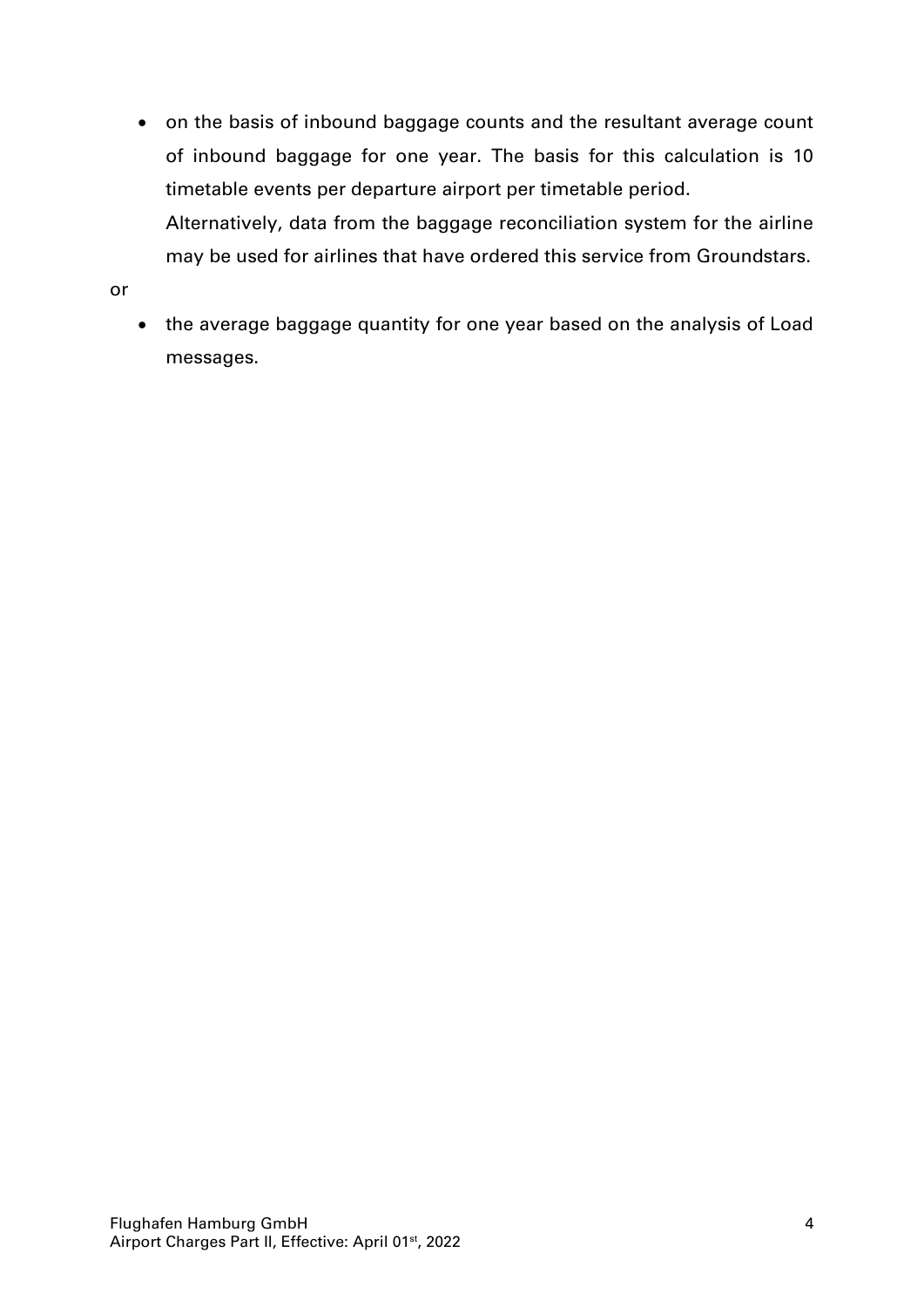#### 2. Processing outbound baggage

- 2.1 Providing of conveyor and communication facilities for the sorting of outbound baggage.
- 2.2 Providing of rooms and areas for the sorting of outbound baggage in accordance with the sorting criteria determined by the respective airline.
- 2.3 Intake of processed and labeled baggage behind the check-in counter and transferal to baggage boxes (including coding) respectively to conveyors in the baggage sorting area.
- 2.4 Receipt and weighing of oversized baggage; transferal to baggage sorting area.

For the services referred to above, a charge for the processing of outbound baggage will be invoiced to the airline company. For the services listed above, the following charges will apply per piece of baggage. The charges are scaled in accordance with the respective airline's sorting requirements:

| <b>Single sorting:</b> | per piece of baggage | <b>EUR 1.70</b> |
|------------------------|----------------------|-----------------|
| <b>Double sorting:</b> | per piece of baggage | <b>EUR 2.59</b> |
| <b>Triple sorting:</b> | per piece of baggage | <b>EUR 3.43</b> |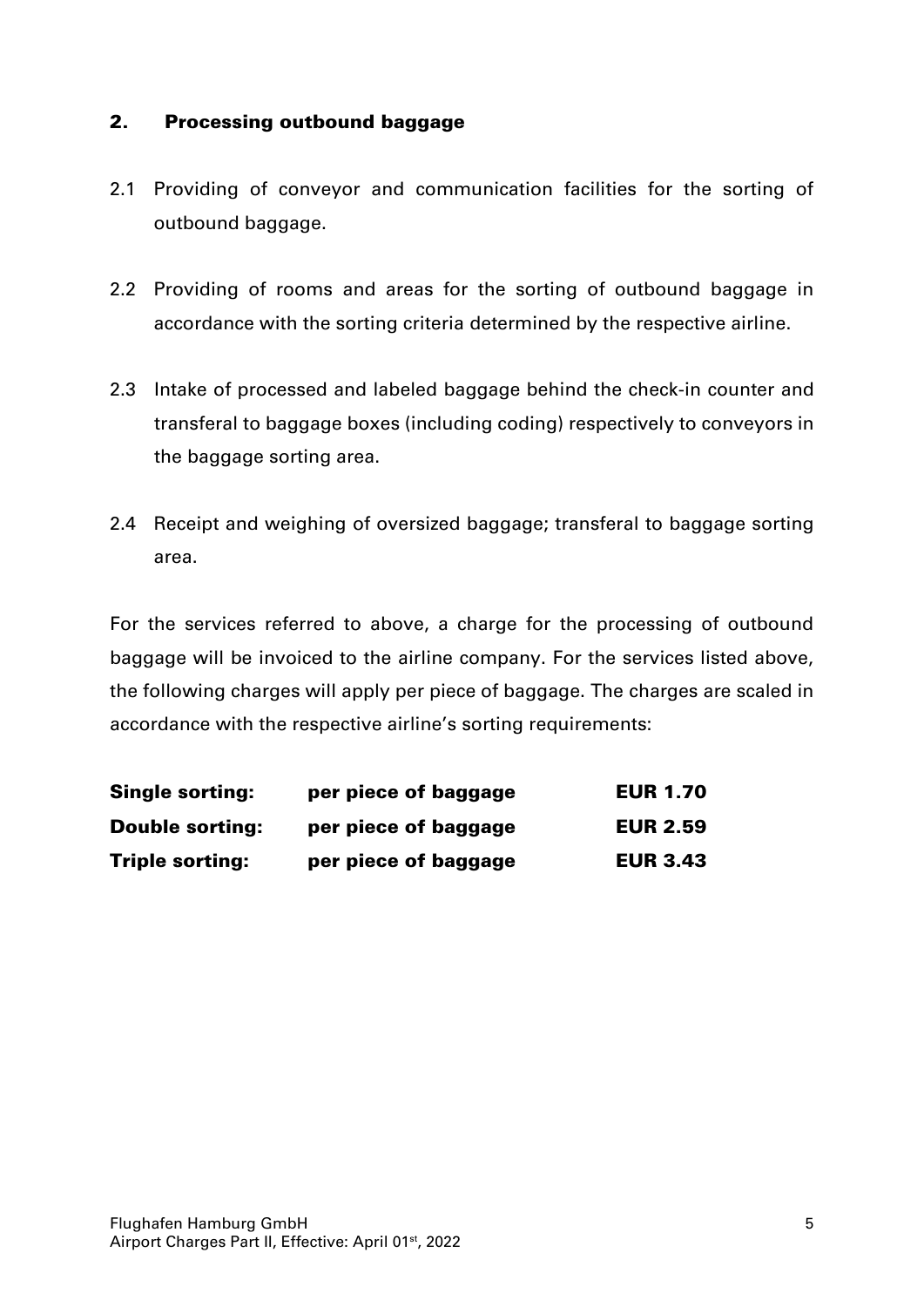#### 3. Pier charges

- 3.1 Maintenance, provision and utilization of passenger boarding bridges.
- 3.2 Providing facilities for the supply of ground power at pier stands and Walkin-Walk-out stands.
- 3.3 Providing of ground power for aircraft (excluding operation of equipment); between midnight and 4:59 a.m., ground power will only be provided subject to a supplementary charge (refer to Schedule of Charges for Extra Services).
- 3.4 Providing of facilities for the supply of pre-conditioned air at pier stands.
- 3.5 Providing of pre-conditioned air for the supply of aircraft (excluding operation of the equipment); between midnight and 4:59 a.m., preconditioned air will only be provided subject to a supplementary charge (refer to Schedule of Charges for Extra Services).
- 3.6 Providing security personnel for route security at Walk-in-Walk-out stands.

For the services referred to above, the pier charges stated below will be invoiced to the airline company. Pier charges are calculated for every ton of MTOM commencing, and per unit of 15 minutes maximum 180 minutes commenced for inbound and outbound. The minimum charge is based on a weight of 20 tons MTOM.

The usage of facilities for ground power and pre-conditioned air is not included in this charge. No charge will be applied between 23:00 p.m. and 04:59 a.m.

Per commencing ton of MTOM and commencing 15 minutes: EUR 0.5967 for the first 100 tons MTOM, but for at least 20 tons MTOM

Per commencing ton of MTOM and commencing 15 minutes: EUR 0.5083 over 100 tons MTOM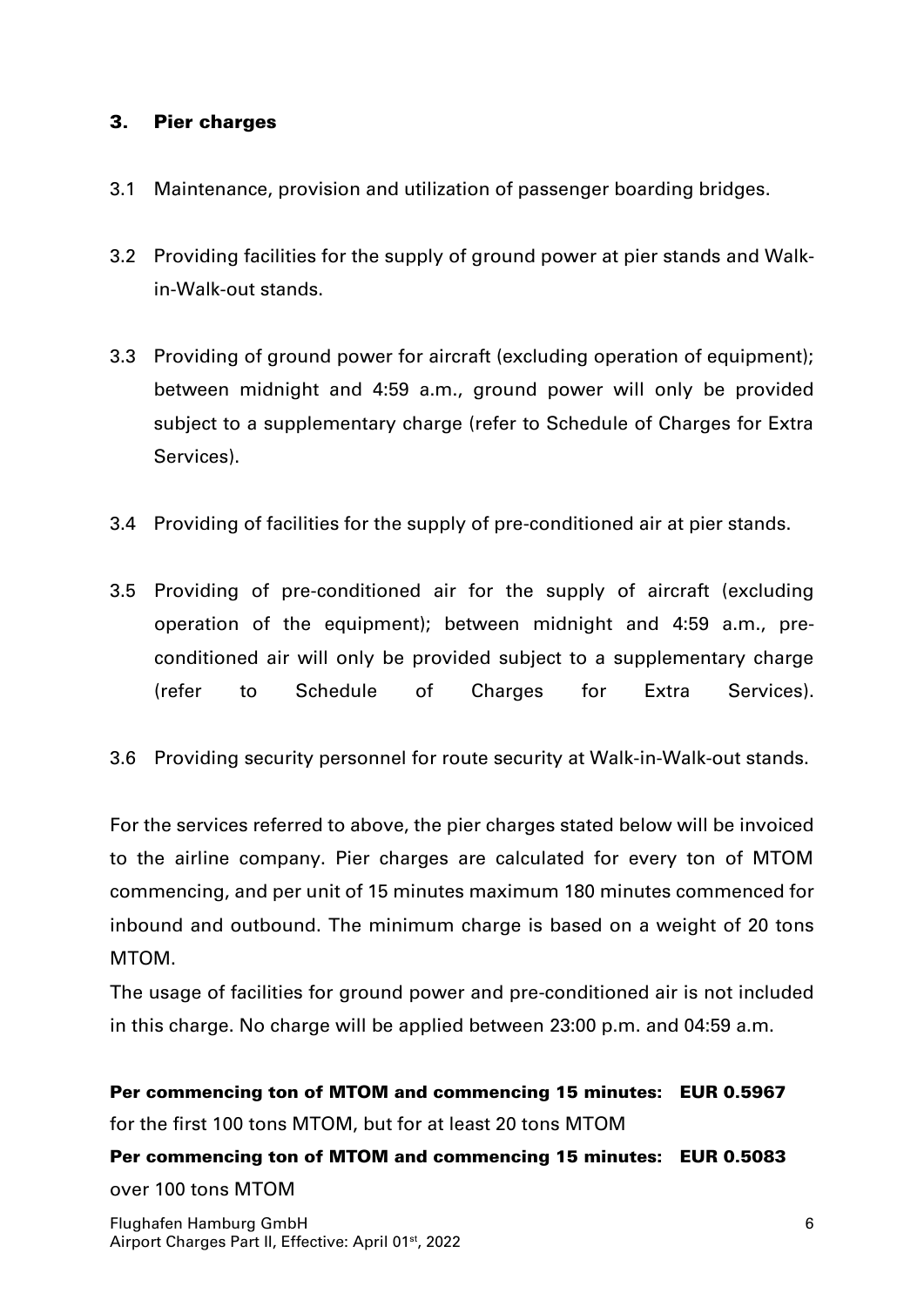#### 4. Supply and Disposal Charge

4.1 Providing a drinking water supply facility and supplying drinking water in accordance with IATA regulations.

Transporting drinking water to the aircraft and replenishing the aircraft is not included in this service.

4.2 Providing a facility for supplying the aircraft with toilet flushing fluid and for the disposal of faeces. Supplying the flushing fluid. Disposing of faeces in accordance with legal regulations.

Transporting the flushing fluid to the aircraft and replenishing the aircraft with the flushing fluid, as well as pumping out the faeces and transporting them to the disposal facility, are not included in this service.

4.3 Providing a waste collection facility and disposing of waste in accordance with legal regulations.

Transporting waste from the aircraft to the collection facility is not included in this service.

For the services referred to above the Supply and Disposal Charge stated below will be invoiced to the airline company. The Supply and Disposal Charge will be payable for every incoming passenger.

#### EUR 0.0663 per passenger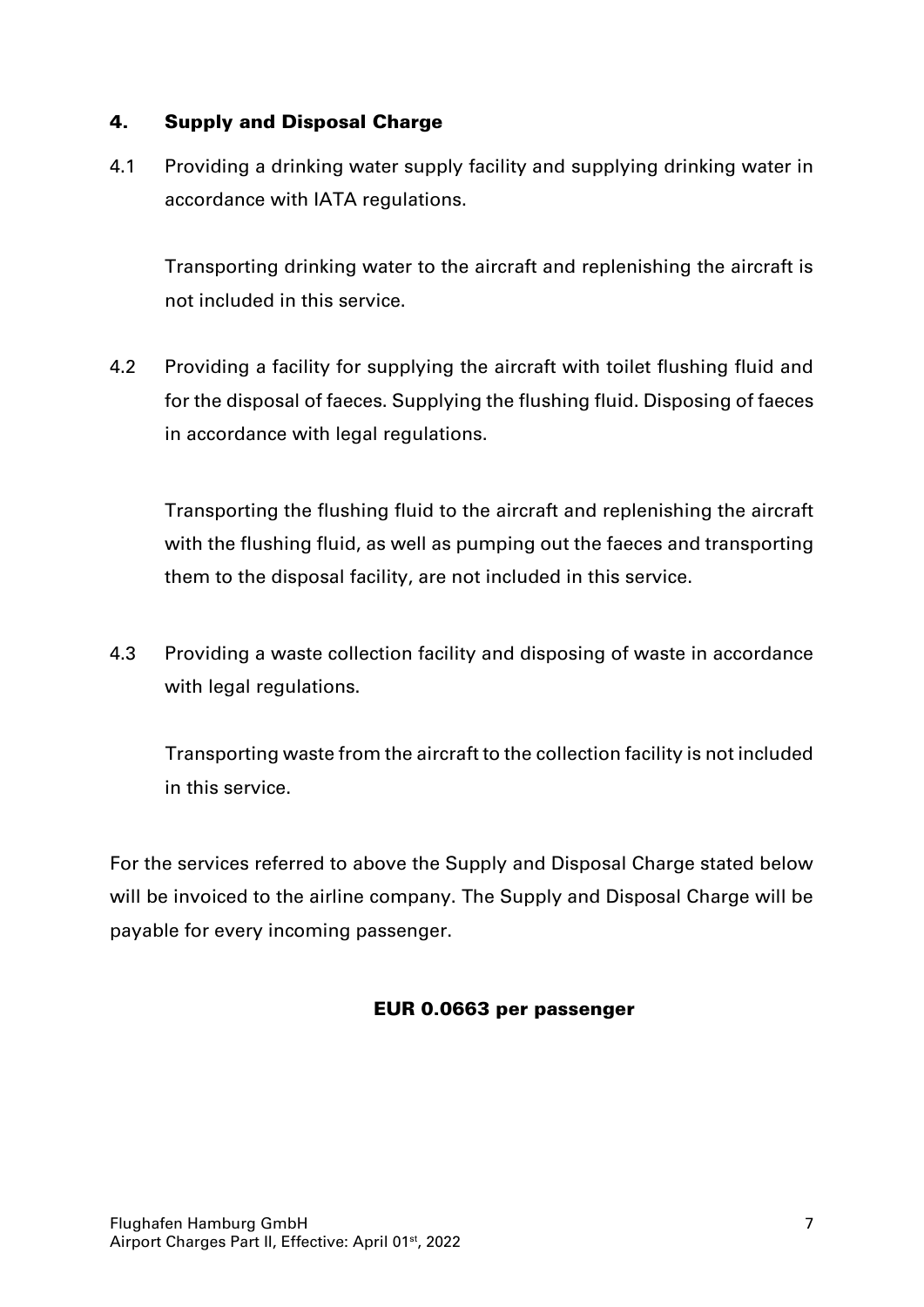#### Chapter II: Miscellaneous Airport Facilities

The following facilities are provided by the airport and are to be employed for typical processing procedures. The Flughafen Hamburg GmbH is responsible for provision, terms of allocation and administration.

#### 1. Check-in Counter for passengers

- 1.1 Arrangement, provision and administration of check-in counters, as well as the technical facilities necessary for the processing of passengers, such as communication facilities, announcement systems and conveyance facilities
- 1.2 Provision of storage areas and queuing areas near the check-in counters

For the services referred to above, the charge listed below will be invoiced to the contractor in question. Charge levied for the use of check-in counters apply for each commencing 15 minutes. The calculations are based on periods of time resolved in agreements on a day-to-day basis, which, unless subject to other arrangements, are extended up to Scheduled Time of Departure (STD).

#### per counter and each commencing 15 minutes EUR 6.54

#### 1.3 Waiver of check-in fee for cancelled flight

The allocation of check-in counters is based on information available at 6:00pm the previous day, and it is this allocation which forms the basis for fee calculation. Change requests on the day itself are accommodated wherever possible. Extra allocations lead to extra costs, which are also charged. Reduced requirements on the day are not reflected in fee calculation. The use of check-in counters for flights cancelled on the day is not charged provided the Hamburg Airport Traffic Centre is informed of the calculation no later than four hours before STD.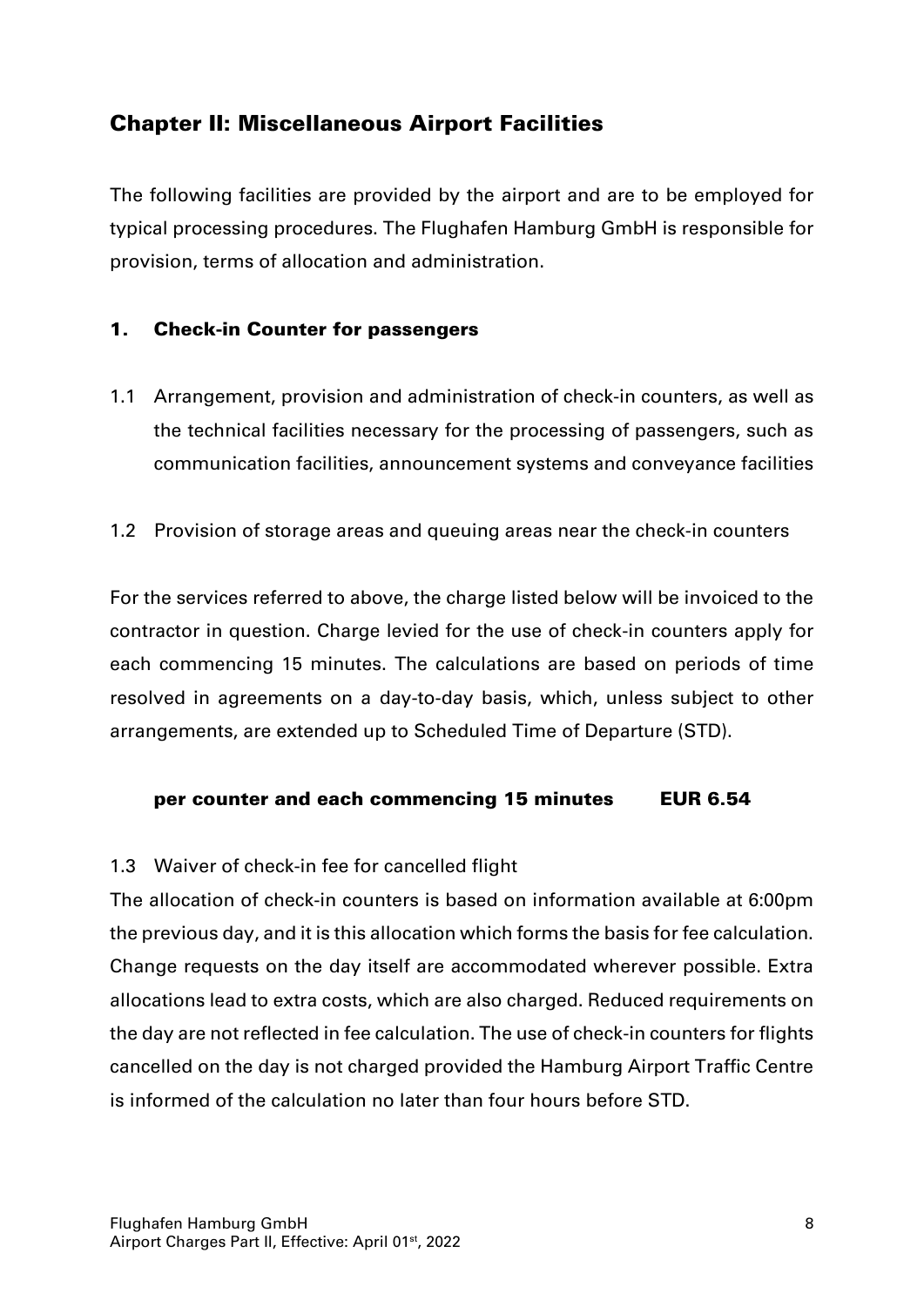#### 2. CUPPS Equipment

CUPPS (Common User Passenger Processing System) is an infrastructural facility provided for the handling process. For the provision of CUPPS a charge is to be paid irrespective of whether usage takes place via CUPPS or not. The CUPPS-Charge is as follows:

per passenger on board the aircraft at take-off: **EUR 0.12** 

#### 3. Bus transport charge

In addition to the Landing and Passenger charges, a Bus transport charge shall be levied for ground handling at a remote position.

- 3.1 One bus transport (outbound or inbound) refers to the number of transports between airport building and parked aircraft. The Bus transport charge is calculated according to the number of provided vehicles. The Bus transport charge per provided vehicles is **EUR 50.00** This service will only be provided by Flughafen Hamburg GmbH until 31 December 2023.
- 3.2 Due to the current corona virus restrictions, the number of billable journeys per inbound or outbound flight is limited as follows:

| Coronavirus restriction                      |            |  |  |
|----------------------------------------------|------------|--|--|
| ICAO code letter aircraft Number of journeys |            |  |  |
| $A-C$                                        | 2 journeys |  |  |
| $D-F$                                        | 3 journeys |  |  |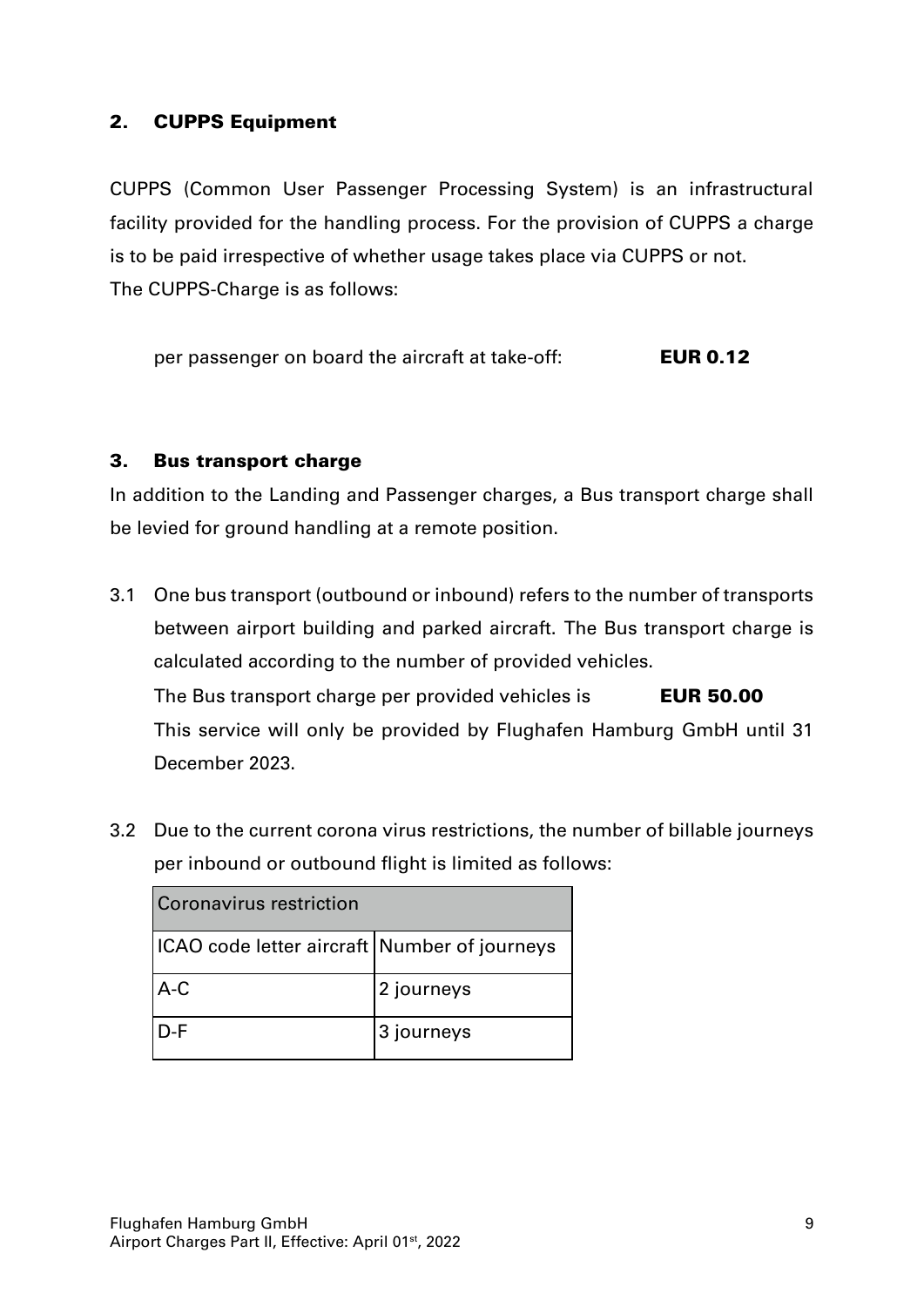#### Chapter III: Recovery Programme

- 1.1 The objective of the Recovery Programme is to support the recovery of passenger traffic after the Covid 19 pandemic. The Recovery Programme, which is not financed by fees in accordance with §19b Luft VG and therefore does not require approval, will be introduced for a period of three years, starting on 01 April 2022.
- 1.2 Traffic growth compared to the base year 2019 is incentivised above the correspondingly defined support thresholds. Incentive funding is granted for additional boarding passengers above the support threshold per quarter compared to the equivalent quarter in 2019 (e.g. Q1 2025 compared to Q1 2019):

| Support Period | <b>Period of Time</b> | Incentive Threshold / Incentive Amount |          |                       |                        |
|----------------|-----------------------|----------------------------------------|----------|-----------------------|------------------------|
|                | 1.4.22-31.3.23        | $65\%$ / 3 $\epsilon$                  | 70% / 9€ | 180% / 10€            | $190\% / 12€$          |
|                | 1.4.23-31.3.24        |                                        | 75% / 3€ | $80\%$ / 7 $\epsilon$ | 90% / 8€               |
|                | 1.4.24-31.3.25        |                                        |          | $80\%$ / 5€           | $190\%$ / 7 $\epsilon$ |

- 1.3 All boarding passengers for an airline departing before 11 p.m. are taken into account for the period 01 April 2022 to 31 March 2025.
- 1.4 To qualify for support, the airline must have carried a minimum volume of 5,000 boarding passengers in the respective support quarter. They are considered with relation to the debtor used for billing purposes.
- 1.5 For airlines that have not yet flown to Hamburg in the respective quarter of 2019, or respectively for airlines that have carried less than 5,000 boarding passengers in 2019, the incentive will be limited to 15,000 boarding passengers to be supported per quarter and a maximum incentive amount of EUR 6 per boarding passenger.
- 1.6 Credit for the Recovery Programme is applied to accounting in the quarter following the respective incentive period.